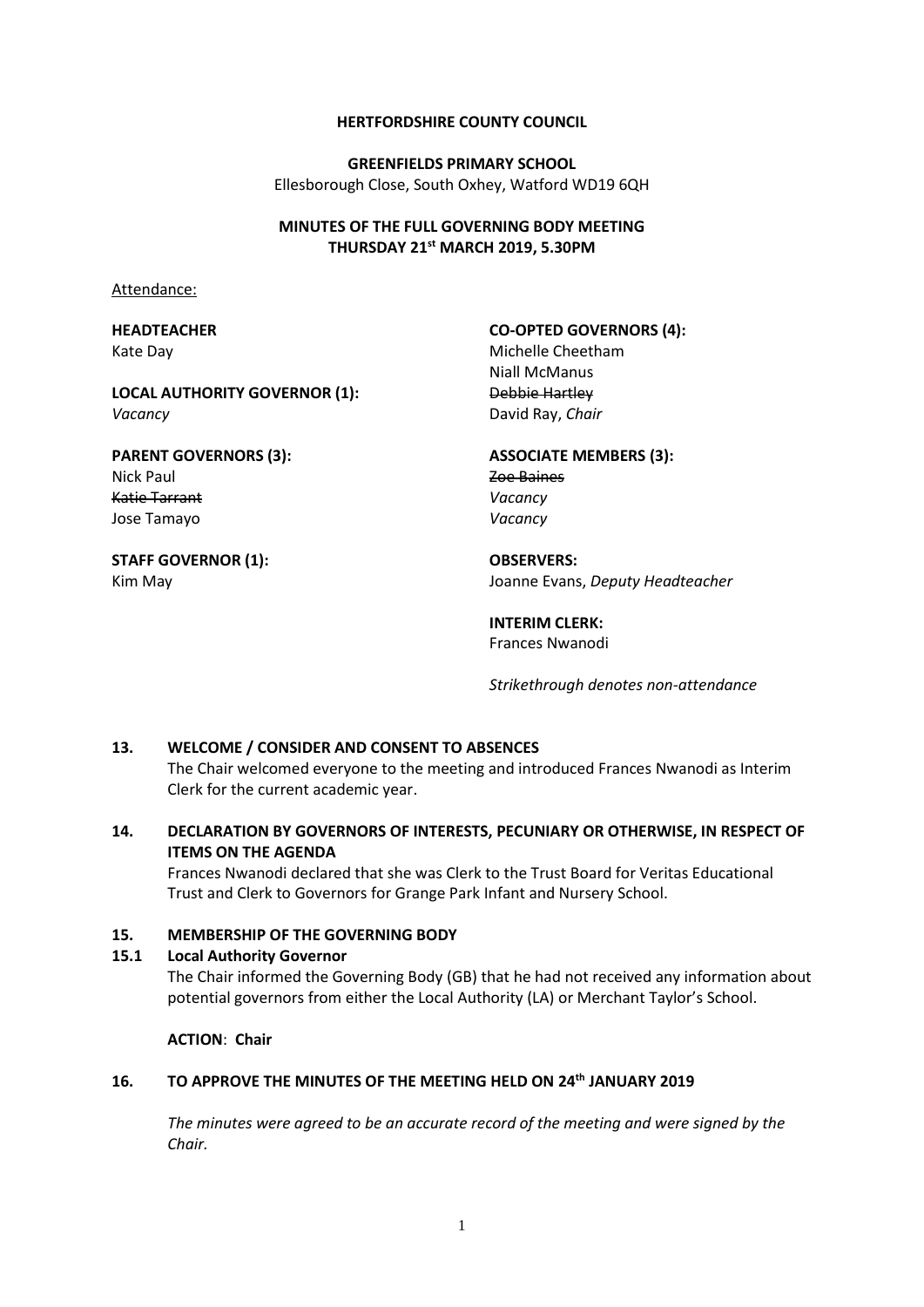## **17. MATTERS ARISING FROM THE MINUTES OF THE MEETING HELD ON 24TH JANUARY 2019**

## **17.1 Matters arising from the minutes of the meeting held on 29th November 2018 – Parent Teacher Association (PTA)**

- 17.1.1 The Headteacher had extended the GB's invitation to the Chair of the Friends of Greenfields School (FOGS) to meet the GB and discuss the role and how the GB might be able to improve collaboration. The Headteacher will reiterate this invitation at the next FOGS meeting.
- 17.1.2 In response to a question from the Chair, the Headteacher confirmed that she attended FOGS meetings. There were usually 8 parents present at FOGS meetings.

## **ACTION: Headteacher**

## **17.2 Matters arising from the minutes of the meeting held on 29th November 2018 – Pirate Ship**

- 17.2.1 The Headteacher reported that FOGS had already committed £2,000 to support the Pirate Ship and had agreed to fundraise for the rest of the funds required.
- 17.2.2 The Headteacher informed the GB that the school had been advised against using the Sports Grant on capital expenditure.
- 17.2.3 Replying to a governor's question, the Headteacher said that the Pirate Ship would cost between £8,000 and £10,000 depending on the type of flooring that had to be used which would be determined by the height of the ship and the associated H&S requirements.
- 17.2.4 Governors discussed different options for raising funds for the Pirate Ship which included contacting local businesses and crowd funding. The Headteacher explained that the fundraising initiative had been highlighted in the school's newsletter, resulting in one company a parent works for donating £300.

## **17.3 The Headteacher's verbal report – onsite headcount monitoring system**

- 17.3.1 The Headteacher informed the GB that the on-site headcount monitoring system had been purchased from Inventry and would be installed during the May half-term. She explained how the system would operate, highlighting the safeguarding element and the functionality for providing a back-up to class registers during a fire alarm evacuation.
- 17.3.2 A Governor queried if parents would have to sign in using the system. The Headteacher said they would not have to if they were only dropping off their children. The system had the capacity to register late pupils, but the school had not purchased all the features on offer.

## **17.4 The Headteacher's verbal report – School App, Website and Get Information About Schools (GIAS)**

- 17.4.1 The Chair asked if the school had received any feedback about the School App. A Parent Governor commented that the School App was useful, providing parents with more information about what was happening.
- 17.4.2 The Headteacher said that the School App had been downloaded about 168 times and parents had said that it was very good. The Head would do exit interviews regarding the App and parental feedback to the App at the next Parents meeting.
- 17.4.3 The Chair asked if the Admin Staff were now able to update the website. The Deputy Headteacher replied that the Admin Staff had now received training on maintaining the website and the school had access to support for website maintenance.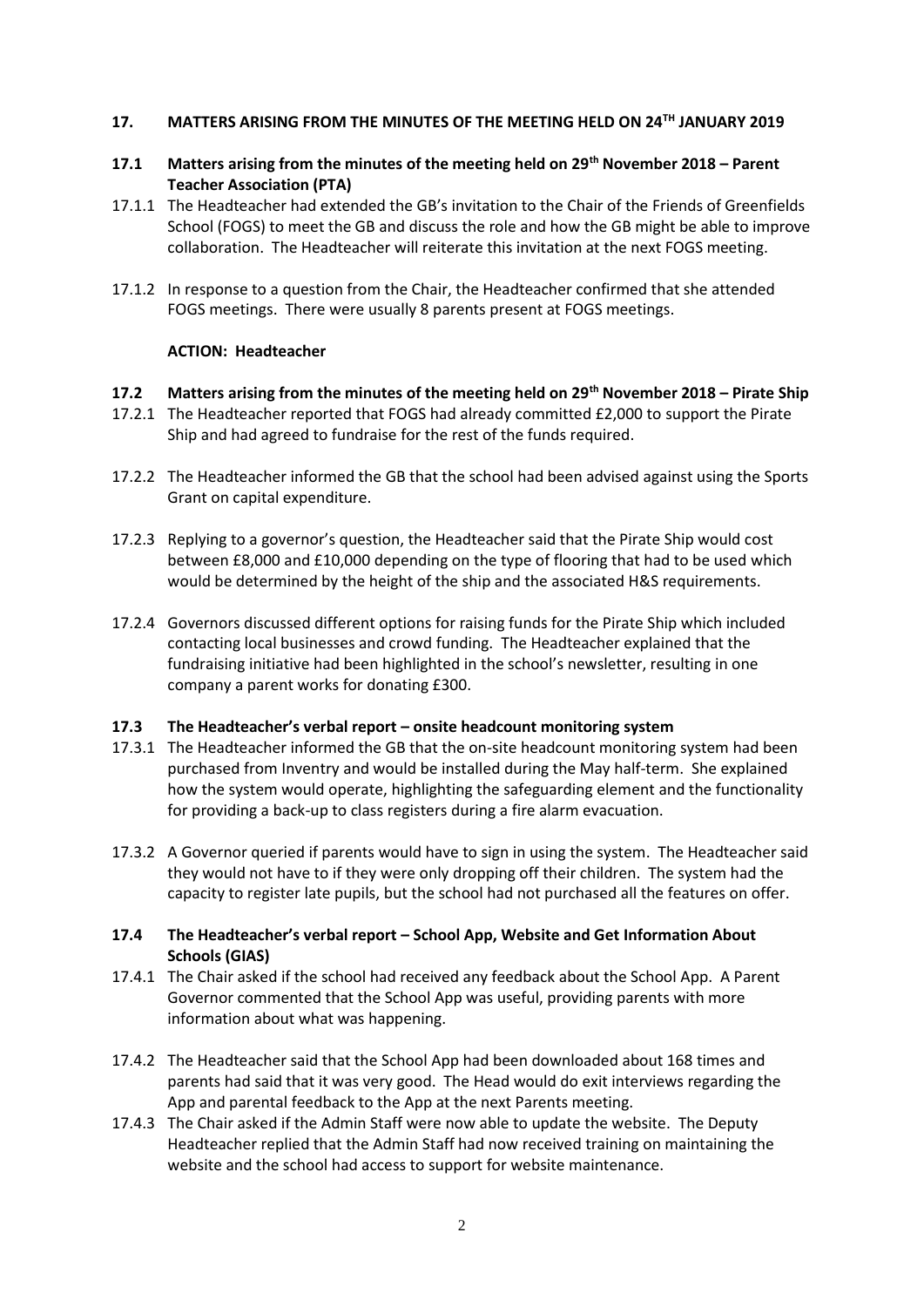17.4.5 The Deputy Headteacher said that any requests to update the website with information should be emailed to the Admin Staff and copied to her.

# **ACTION: Chair**

## **17.5 The Headteacher's verbal report – Policies and Prospectus**

17.5.1 The Headteacher confirmed that the Attendance and Behaviour policies had been amended and were published on the school's website. The same was true for the School Prospectus for 2019/20.

# **17.6 Premises Update**

17.6.1 The Chair reported that he had inspected the pitched roof and it was in good condition which meant that the cost of a detailed inspection to prepare a capital bid was not required.

## **17.7 Safeguarding / Health and Safety**

17.7.1 The Headteacher explained that she had taken on the responsibilities of the Health and Safety (H&S) Lead in school. She would review the H&S checklist prior to a joint inspection with the Chair.

## **ACTION: Headteacher and Chair**

17.7.2 With regards to installing replacement vehicle entry and pedestrian gates, the Chair informed Governors that satisfactory references had been received for the successful contractor and the work would be started during the school holidays from 8<sup>th</sup> April 2019.

*The Governing Body noted that all other points for action had been either fulfilled or would be covered within the agenda of this meeting*

## **18. TO RECEIVE THE HEADTEACHER'S WRITTEN REPORT**

- 18.1 Governors **noted** the Headteacher's written report which had been circulated prior to today's meeting and included information on the following areas:
	- pupil numbers
	- pupil attendance
	- teaching quality
	- safeguarding
	- number of exclusions
	- number of racist incidents
	- number of written parental complaints
	- progress against School Development Plan (SDP) targets 2018/19
	- school events
	- Herts Support and Outcomes
	- Pupil Premium update
	- Sports Grant update
	- Curriculum update
	- Governor involvement update
	- Continuing Professional Development (CPD)
	- Performance Management update
	- Stakeholder views
	- Staffing updated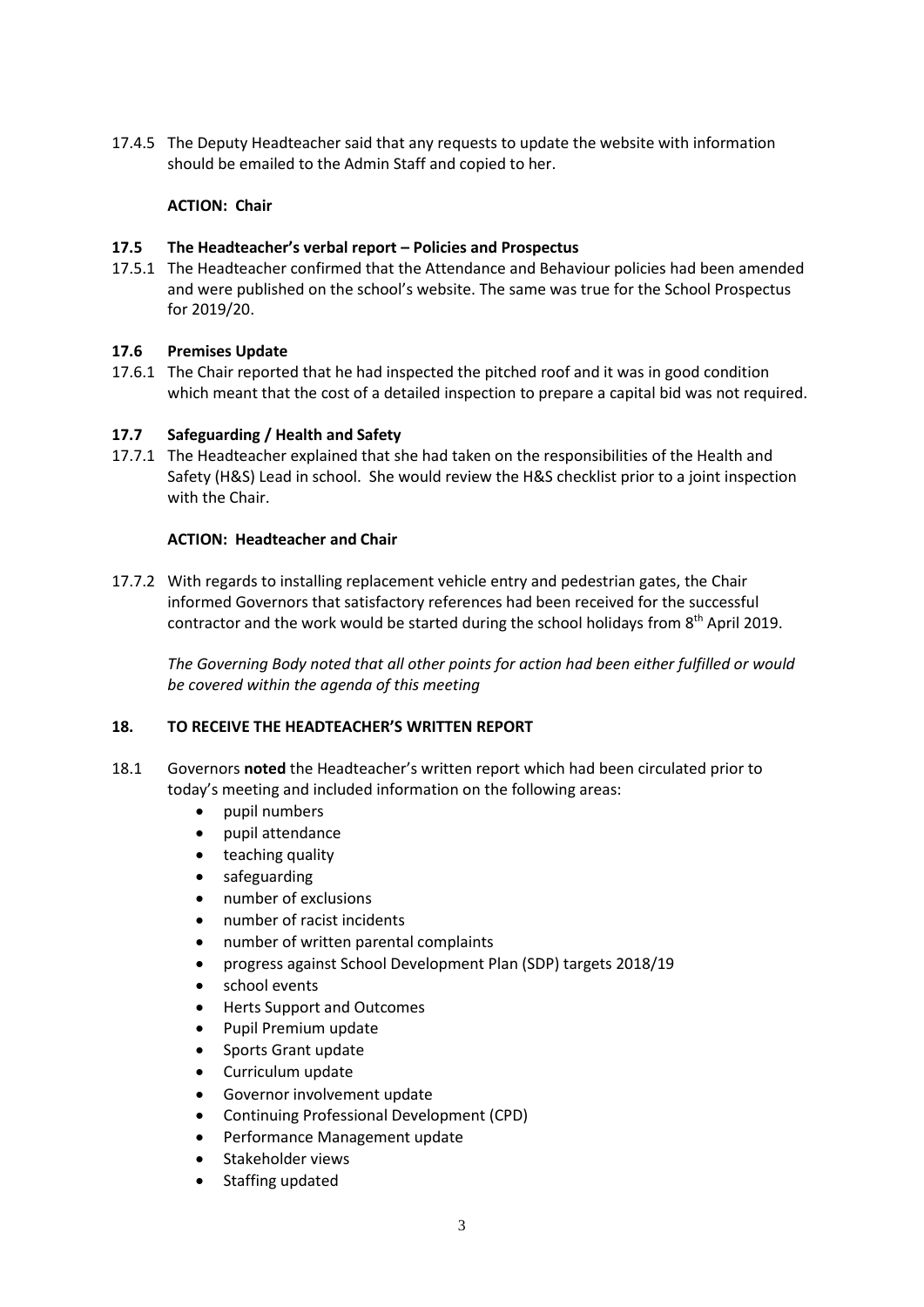- Policy changes
- 18.2 The Headteacher informed Governors that approximately £180 had been raised on Word Wednesday and this would go towards purchasing the spelling phone (page 9 of the Headteacher's Report). Also, Kathy Webb was the name of the writing consultant who had delivered Year 6 writing support (page 12 of the Headteacher's Report).

# **18.3 Progress against School Development Plan (SDP) targets 2018/19**

- 18.3.1 The Headteacher reported that she had reviewed the SDP with the Deputy Headteacher. She referred Governors to the key on page 3 of her report, explaining that the items in red indicated targets that had yet to be achieved and should have been initiated by now. In some cases, research relevant to implementing activities had been completed.
- 18.3.2 Targets that were not due to have been started at this stage of the academic year had not been included in the report.

# **18.4 Pupil Numbers**

18.4.1 The Headteacher emphasised that the numbers of pupils in school including the nursery had increased slightly to 188 whilst the numbers on roll, excluding the nursery were 169. Year 4 remained the smallest class. Two pupils would move to specialist provision in the Summer Term 2019.

# **18.5 Attendance**

- 18.5.1 The general trend in attendance figures had been positive although in the last few weeks absence due to sickness had created a dip in this upward trend.
- 18.5.2 The Chair asked if the upward trend in pupils' attendance was due to one particular strategy being implemented by the school. The Headteacher replied that it was down to a range of strategies being used which included, amongst other things:
	- attendance reports in the school's newsletter every fortnight,
	- information on class doors, and
	- rewards in assembly.
- 18.5.3 In reply to a Governor's question, the Headteacher said that the Education Welfare Officer had been supportive. The school had noticed improved attendance for children from fifteen families who had been contacted by telephone about their children's attendance. On the other hand, there were five families who had been contacted by telephone without any noticeable impact. These families would be invited into school for a meeting if the situation did not improve.
- 18.5.4 Responding to a Governor's question, the Headteacher said that 32 children had not been absent since the start of the academic year. Year 6 had been the first class in which all pupils had been in school for a week and as a reward they had had a non-uniform day. Two classes had had 99.6% attendance in a week. Year 3 had weekly attendance figures consistently between 98% – 99%.
- 18.5.5 The Headteacher reminded Governors that whilst a class might miss a reward for 100% weekly attendance, individual pupils who were meeting this target were included in the raffle box. Staff had noticed an improvement in pupils' attendance since the reward system had been introduced.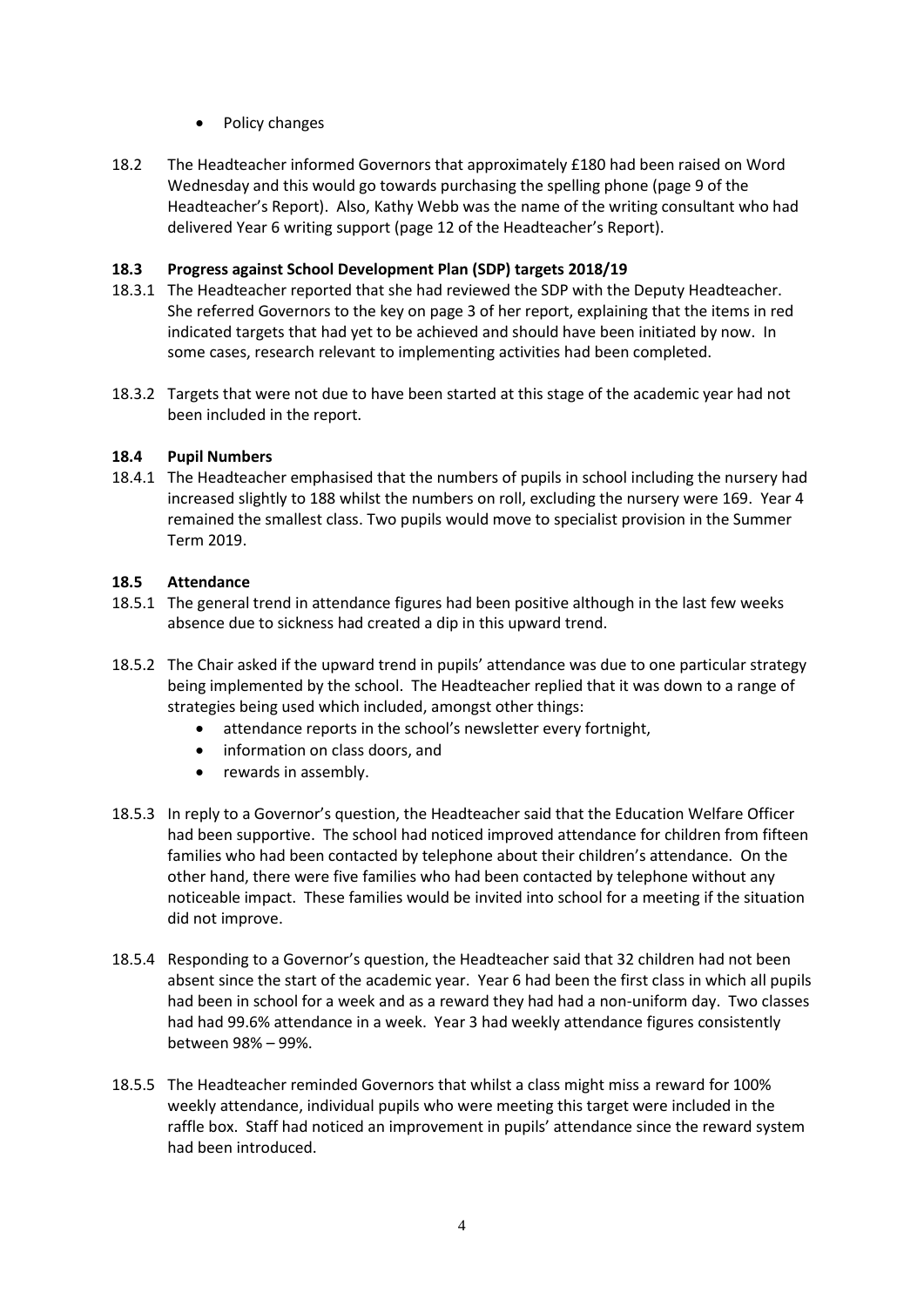## **18.6 Governors' Questions**

- 18.6.1 The Chair referred to target 7, page 5, specifically, 'Building Brilliance in Key Stage 1 (KS1) introduced and run Spring 2 onwards' and asked for clarification about what this was. The Headteacher replied that it targeted Pupil Premium children and parental engagement through parents and children workshops. Work on this area would start after the Easter holidays.
- 18.6.2 The Chair of Governors asked when the workshops would take place. The Headteacher answered that this had not been finalised. The workshops would involve parents of nursery and reception children. The school was purchasing resources for the workshops and parents would only receive them if they attended the workshops.
- 18.6.3 The Headteacher explained that the school had had to use Hertfordshire essentials which included the Maths lessons resources (Target 5, page 5). The school would be assessing the impact of the Hertfordshire learning resources and compare them to other resources, for example Maths Mastery.
- 18.6.4 The Deputy Headteacher commented that the plans were good and the HfL team were very supportive. The school had to improve the stretch and challenge aspects of pupils' learning. The resources had been a finalist in an education award and the school had only started using them this academic year.
- 18.6.5 The Staff Governor highlighted that the resources needed time to be used and embedded before the impact could be seen on pupils' progress.
- 18.6.6 Replying to a Governor's question, the Deputy Headteacher explained that the school was only using some of the English resources provided by Hertfordshire essentials.
- 18.6.7 The Headteacher responded to a question from the Chair by saying that a Maths Lead had been identified.
- 18.6.8 The Chair referred to target 8, page 6, and asked what the new reporting system would look like. The Headteacher explained that prior to attending parents evening, parents would receive data about their children's progress in the following areas depending on their year group:
	- maths
	- reading
	- writing
	- phonics or spelling, punctuation and grammar
- 18.6.9 Parents would also be provided with information about:
	- their child's next step for learning;
	- a grade for their child's current attainment,
	- a grade for their child's current attitude to learning and
	- their child's predicted attainment levels.

The targets being provided to parents would be linked to the National Curriculum.

18.6.10 A Governor asked if the numbers attending parent evenings were better than previously. The Staff Governor confirmed that this had been the case. The Headteacher added that absent parents had been telephoned and discussions had occurred over the telephone if it had not been possible to arrange an alternative date for meeting in school.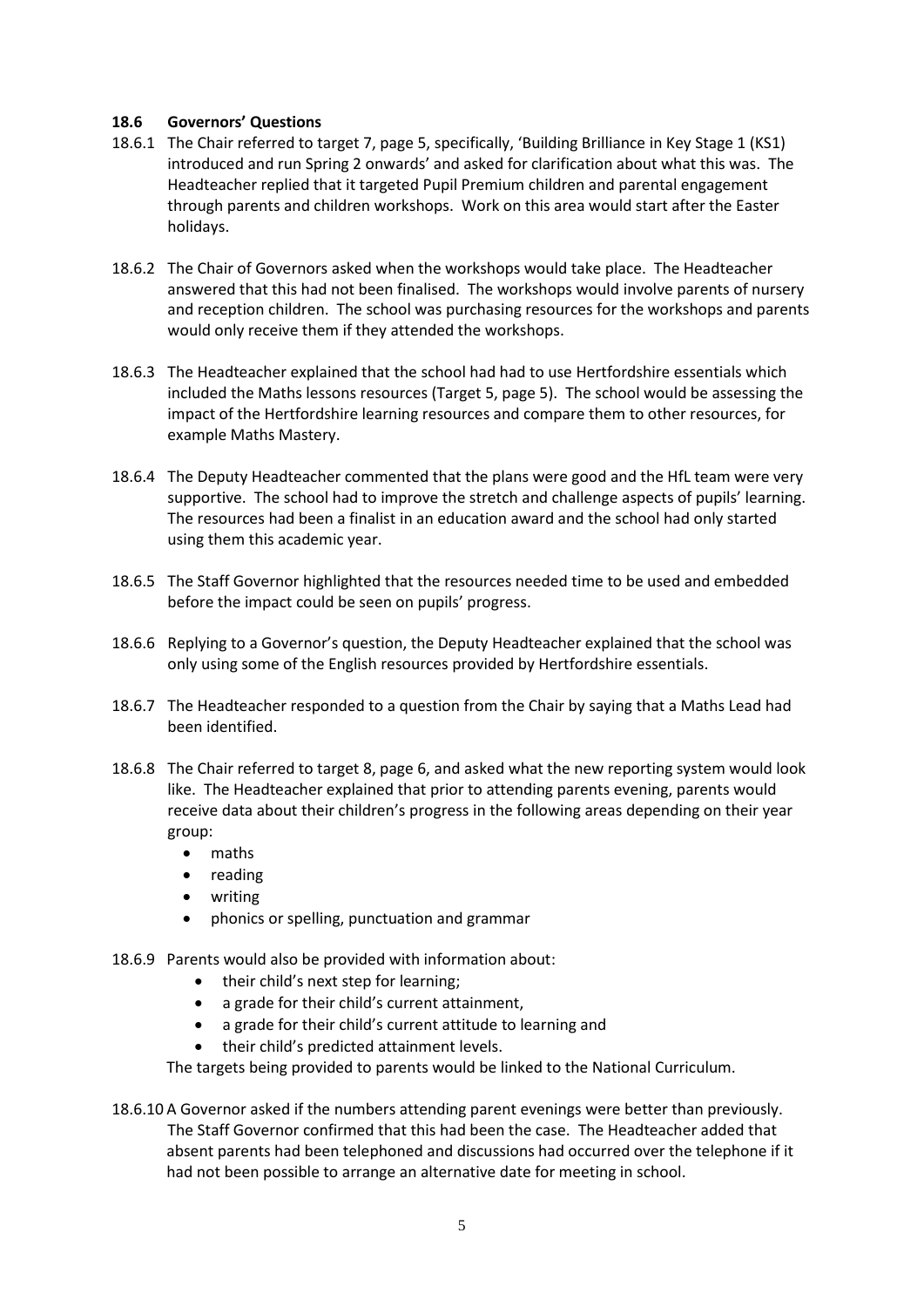- 18.6.11 The Chair referred to target 3, page 8 and asked how this would be implemented. The Headteacher explained that currently only PE and Special Education Needs and Disability (SEND) Leads in the local area met. The Headteachers group had agreed to support other subject leads to meet, with one Headteacher overseeing the process each term. The Headteacher added that four primary schools, including Greenfields, were looking at rewriting the curriculum and would consider ways to collaborate and share where possible. At present the Headteacher and Deputy Headteacher were carrying out the English and Maths Subject Lead roles.
- 18.6.12 In relation to Operations, target 2, page 5, the Chair asked who the Headteacher had targeted as volunteers to help with the structural erection of the outdoor play area. The Headteacher replied that she had spoken to some possible volunteers already about helping with the Early Years Foundation Stage (EYFS) out door area.
- 18.6.13 A Governor congratulated the school on the parental engagement achieved for the Day 100 event. The Headteacher thanked the Governor, adding that it was positive to see families in all classrooms enjoying the activities and some had asked when there would be similar events. A Governor commented that events like this would help change the trend and develop more positive parental engagement.
- 18.6.14 The Chair asked for an update on the student teachers. The Headteacher explained that the school's School Direct trainee had spent half a term at another local primary school whilst the school hosted an external trainee on her alternative placement. Both were strong trainees and had expressed an interest in staying at the school.
- 18.6.15 A Governor referred to the Safeguarding update on page 14, asking if the school's privacy settings on the ICT equipment needed to be updated in light of the current concerns relating to internet and social media usage. The Headteacher replied that she would investigate this.

## **ACTION: Headteacher**

## **18.7 Purchasing ICT equipment**

- 18.7.1 The Headteacher explained that the school was requesting authorisation from the GB for the purchase of ICT equipment from the school's fund account. At present the school had obtained one quote in the region of £9,000 and it would be sourcing two further quotations.
- 18.7.2 The Chair commented that the GB had already approved using £10,000 from the school's fund account to meet the cost of the replacement vehicle entry and pedestrian gates. The school was now in a position to fund this work through Capital funds using additional money given by the government this year.
- 18.7.3 A Governor asked what expenditure the school's fund account could be used for. The Headteacher replied that it could be used on anything apart from teachers' salaries.
- 18.7.4 In response to a Governor's question, the Headteacher said that the quotation was for 15 Chromebooks. One of the sets of laptops the school had was over 10 years old.
- 18.7.5 The Chair asked about the school's plans to purchase additional smartboards. The Headteacher said that this would have to come from the school's ICT budget. The school had benefited from some bulbs from St Helens for its interactive whiteboards. In the long term the Headteacher wanted the school to purchase smart televisions for use in the classrooms.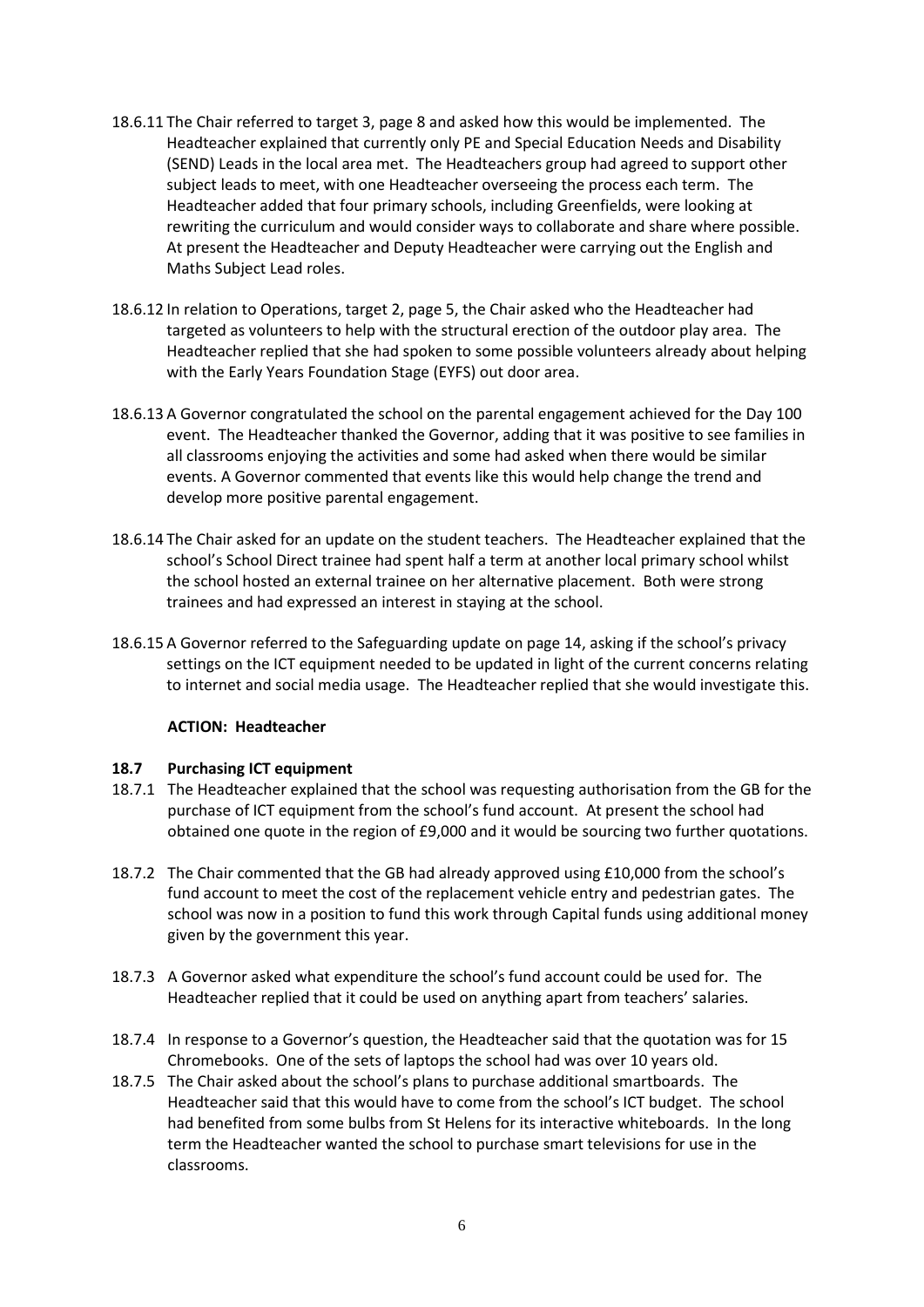18.7.6 The GB **AUTHORISED** the purchase of 15 Chromebooks and charging unit using the school Fund account as the replacement vehicle and pedestrian gates no longer had to be purchased using money from the school Fund account.

## **ACTION: Headteacher**

*Kim May left the meeting.*

## **19. FINANCE UPDATE**

## **19.1 Budget**

- 19.1.1 The Chair informed Governors that a detailed discussion of the school's finances would take place at the extraordinary GB meeting scheduled to take place on Tuesday  $26<sup>th</sup>$  March 2019 at 17:30. The Headteacher circulated paper copies of the school's current financial year position and a business case for organisational change for the 2019/20 financial year.
- 19.1.2 The Headteacher explained that the school's financial position was challenging. The school was no longer using a supply agency for teaching cover and was relying on covering teachers' absences internally. One member of staff had left. This meant that the school was forecasting an end of financial year (2018/19) carry forward of about £37,000 compared to £800 as had been projected when the Headteacher had taken up her post in January 2019.
- 19.1.3 The school had received its indicative budget which showed a reduction for the 2019/20 financial year of about £30,000. Based on the school's current operational model, the school was projecting an in-year deficit of approximately £72,000 for the 2019/20 financial year, therefore action was needed to address the situation.
- 19.1.4 The Headteacher referred Governors to the documents that had been circulated at the beginning of the agenda item. *Governors' discussion of the current financial situation and possible ways of addressing it have been minuted within Part Two, the confidential section of the minutes of the meeting*.

*Kim May returned to the meeting.*

## **19.2 Support Staff Pay Policy**

- 19.2.1 The Headteacher explained that both the Support Staff and Teaching Staff Pay Policies that had been circulated with the agenda for today's meeting were Herts policies. In relation to the Support Staff Pay Policy, the Headteacher highlighted that the pay scales had been updated to reflect the nationally agreed terms and conditions.
- 19.2.2 The Chair requested that references to '*the Pay Committee*' be amended to '*a Pay Committee*'.

## **ACTION: Headteacher**

19.2.3 The GB **RATIFIED** the Support Staff Pay Policy.

# **19.3 Teaching Staff Pay Policy**

19.3.1 The Headteacher referred Governors to pages 5 and 6 of the policy where the GB had to decide which options to follow. She explained that the main difference arose from how teachers' pay rises were awarded, either through pay points in the pay scales or 'spot' pay rise calculations. The Headteacher advised that the GB followed the 'pay points' option.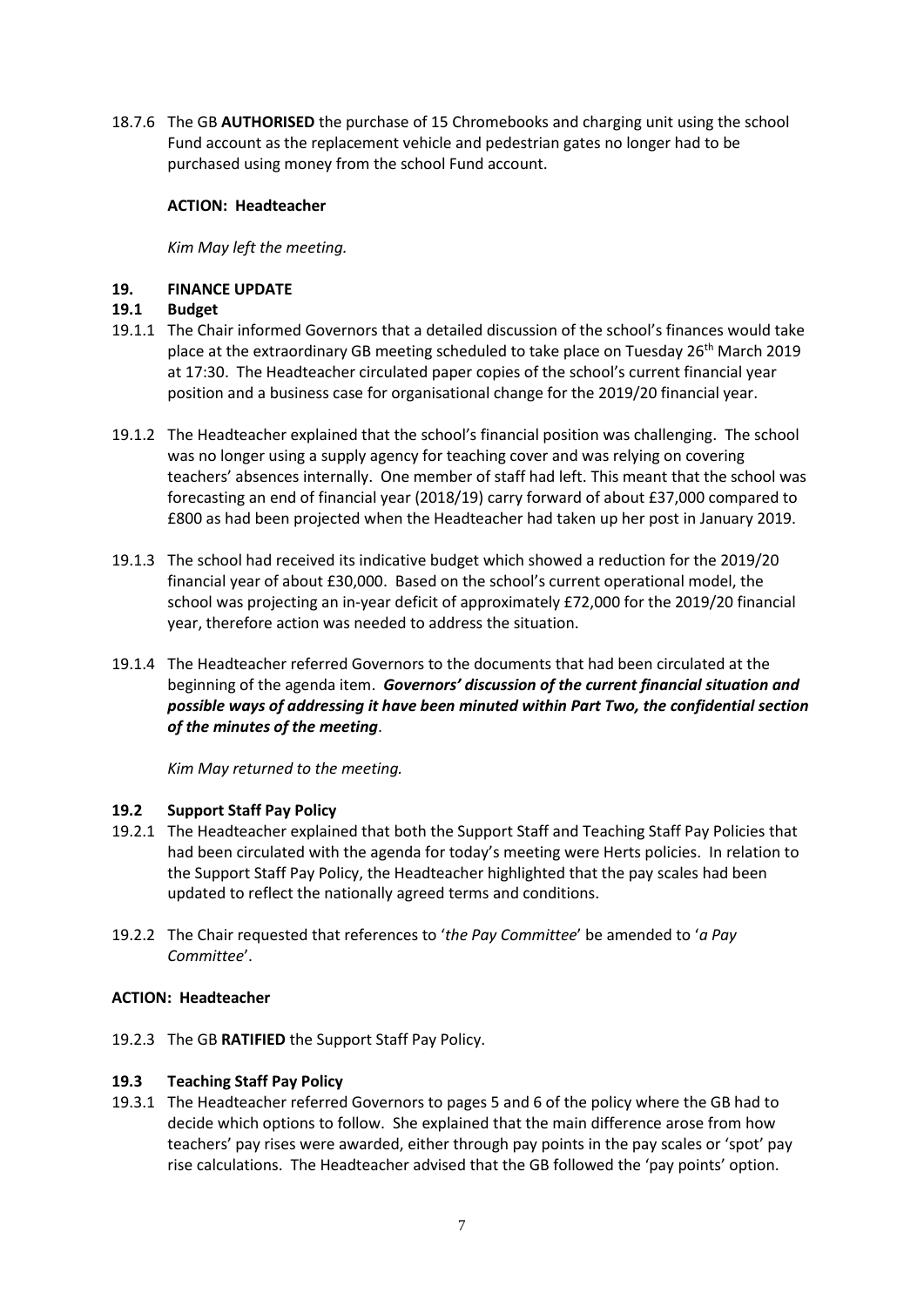- 19.3.2 In reply to a question from the Chair, the Headteacher said that the other maintained primary schools followed example 1, progression through pay points. She did not have information about what option the primary academies were using.
- 19.3.3 The Headteacher commented that she wanted to reinforce to staff that there was no automatic annual increment. A Governor concurred with this, adding that it was necessary to ensure accountability and pupil progression. The Chair added that this was in line with Ofsted highlighting that the school had to improve the quality of teaching and learning.
- 19.3.4 There was discussion about example 1 and example 3 with the difference being the discretion to award performance with a pay progression of more than one increment.
- 19.3.5 The GB **RATIFIED** the Teaching Staff Pay Policy with example 1 and an amendment to make it clear that staff were not entitled to an automatic annual increment.

## **ACTION: Headteacher**

## **20. PREMISES UPDATE**

## **20.1 5 Year Asset Management Plan**

- 20.1.1 The Chair referred Governors to the 5 Year Asset Management Plan that had been circulated with the agenda. The document had been updated to indicate the school's current position and future plans for managing the school's assets. Using the Asset Management Plan enable the GB to demonstrate to Herts that it was maintaining the school's premises.
- 20.1.2 The Chair explained that Three Rivers DC had provided provisional Listed Building Consent for the work required for the planned windows and doors replacement project. It had transpired that consent was now also required from Historic England. The Chair was currently exchanging correspondence with Historic England and had emphasised the H&S risks associated with the existing windows and doors.
- 20.1.3 The Chair asked Governors to forward any questions that they had on this matter to him.

## **ACTION: Governors**

# **21. SAFEGUARDING / HEALTH AND SAFETY**

## **21.1 Health and Safety Checklist**

21.1.1 The Headteacher stated that she would return the H&S checklist to the Chair.

## **ACTION: Headteacher**

21.1.2 The Chair and the Headteacher would arrange a mutually convenient time for a H&S walk.

## **ACTION: Chair & Headteacher**

## **22. POLICIES FOR REVIEW AND ADOPTION**

## **22.1 Equality Policy**

22.1.1 A governor highlighted that the references to the SEN Code of Practice on page 10 of the policy had to have the date of the SEN Code of Practice amended from 2001 to 2015.

## **ACTION: Headteacher**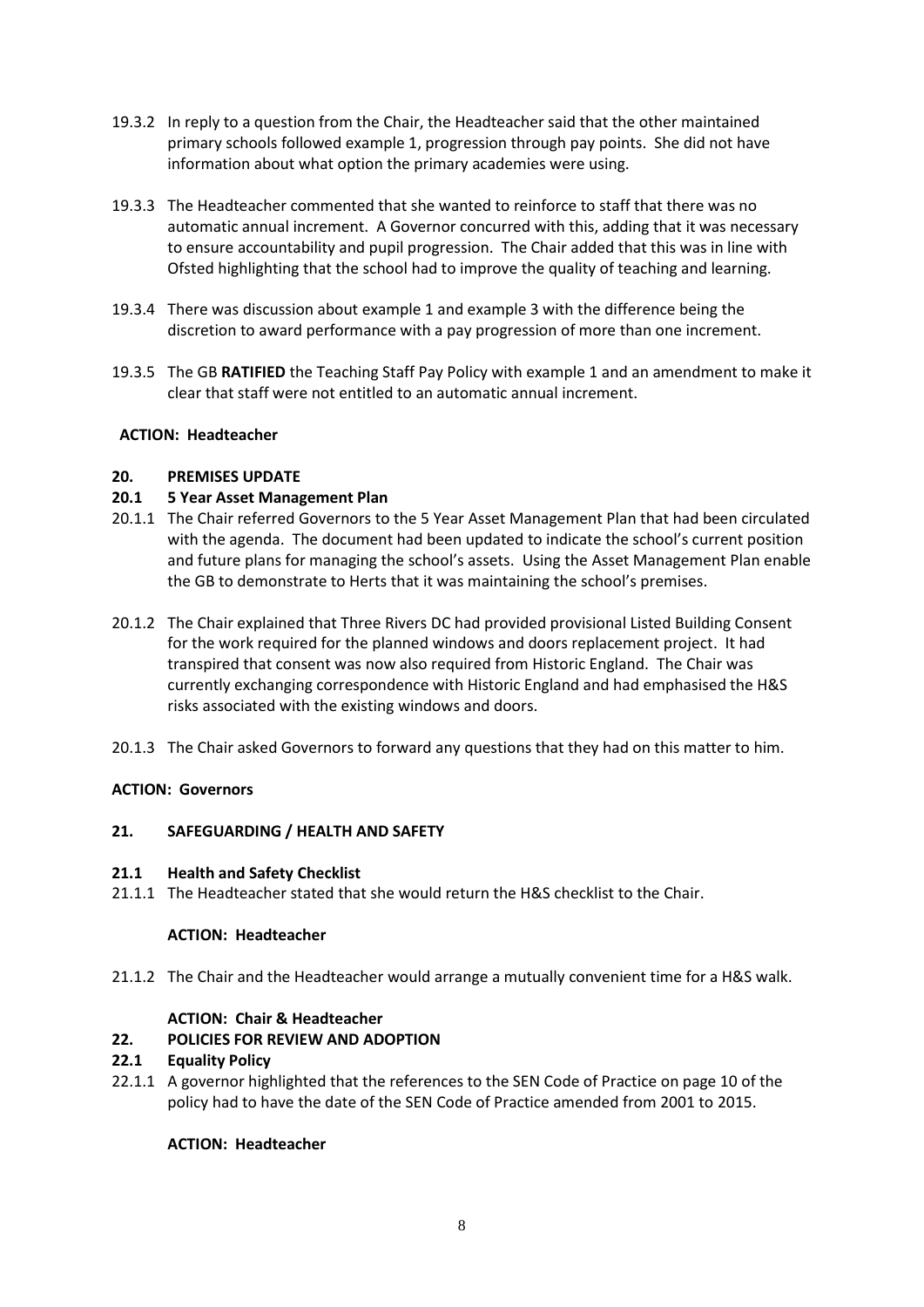## **22.2 SEND Policy**

- 22.2.1 A Governor asked if the school had an Inclusions Manager. The Headteacher confirmed that it did.
- 22.2.2 The Headteacher explained that Herts did not have a model SEND policy, rather it provided schools with a list of areas to include in the policy.

## **22.3 Homework Policy**

- 22.3.1 The Chair asked if there was a guide to the amount of time pupils should spend on homework tasks every week. The policy appeared to suggest that Literacy and Numeracy homework was set daily.
- 22.3.2 The Headteacher clarified that Literacy and Numeracy homework was only meant to be set once a week whilst Reading homework was meant to be set five times a week. This would be made clearer in the policy.

## **ACTION: Headteacher**

## **22.4 Lettings Policy**

- 22.4.1 In reply to Governors' questions, the Headteacher said that:
	- the school field was let at the weekends to a football club;
	- the hall was sometimes let at the weekends for birthday parties; and
	- the dining room could be hired out as well if requested.
- 22.4.2 The Headteacher clarified that once the policy was ratified by the GB, the school would be able to advertise its facilities were available for hire.
- 22.4.3 The Chair requested that references in the policy to '*Finance Committee*' were replaced with '*Governing Body*'.

## **ACTION: Headteacher**

## 22.5 The GB **RATIFIED**:

- the Equality policy subject to the amendment noted in minute 22.1.1;
- the SEND policy;
- the Homework policy subject to the amendment noted in minute 22.3.2; and
- the Lettings policy subject to the amendment noted in minute 22.4.3.

## **23. REPORT ON GOVERNORS' TRAINING AND VISITS TO THE SCHOOL**

- 23.1 The Chair informed governors that 'Modern Governor' and HfL were partnering which meant that there would be a wider range of courses available for Governors to access.
- 23.2 Michelle Cheetham reported that she had attended the Year 6 parents' workshop. She overheard some positive comments made by parents attending the event, indicating that parents had noticed an improvement in how the school was being managed.
- 23.3 Michelle Cheetham had completed a SEN Link Governor visit. She commended the Special Education Needs Coordinator's (SENCo) work. She highlighted that whilst SEN pupils had written targets, in some cases class teachers had not recorded progress updates on the SEN pupils' target sheets.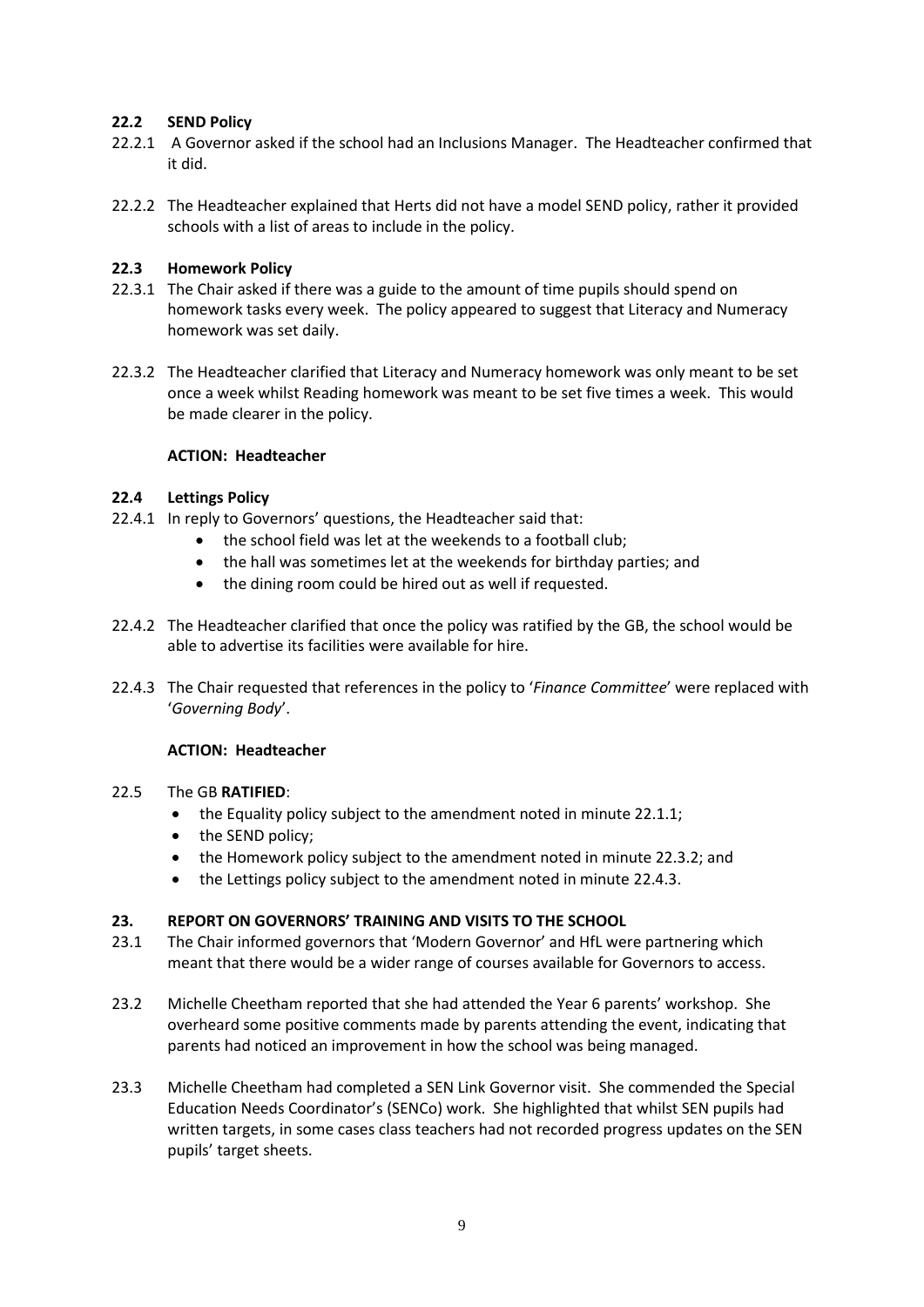- 23.4 Link Governor visits had also been completed as follows:
	- Michelle Cheetham Year 4
	- Nick Paul Reception
	- David Ray Year 1, 4 and Maths Masterclasses at St Helens with Year 5
	- Jose Tamayo Year 3 and a GDPR visit with the HT
- 23.5 The following school trips were noted:
	- Year 5 to KidZania
	- An overnight visit to York House
	- Year 6 to the Houses of Parliament
	- Year 4 to the Open Air Museum
- 23.6 The Headteacher informed Governors that Years 2 and 3 would be visiting the Roald Dahl museum where they would be able to see the sources of inspiration for his stories.
- 23.7 The Chair reported that he was trying to organise an intergenerational school trip on the Ruislip Lido Railway with members of the Northwood Live at Home Scheme and KS2 pupils. The Railway would offer enough places on the train for free for one class, so the only cost involved was for transportation.
- 23.8 The Headteacher said that there would be a sports week with a range of activities and a Sports Day in the summer term.
- 23.9 The Chair thanked Jose Tamayo for providing Governors with a comprehensive report about his GDPR visit to the school. The Headteacher said that all staff had had GDPR training and the school was now focussing on ensuring the school office was compliant with the GDPR.

## **24. ANY OTHER BUSINESS**

- 24.1 A Governor suggested that some time should be set aside at a future GB meeting to brainstorm possible ways of increasing the numbers of pupil on roll.
- 24.2 The Headteacher commented that she was developing a welcome pack for the flats being built nearby so that as soon as they were being marketed the welcome packs would be made available for prospective residents. It was important for the school to attract new pupils then ensure that they retained them on roll.
- 24.3 A Governor commented on how important first impressions were. Another added that the installation of the new vehicle and pedestrian gates might also positively change how the school was viewed by prospective families.
- 24.4 A Governor raised the issue of the school council's concern with food waste. The Headteacher explained that the school council were implementing a recycling project. The Chair added that it was the responsibility of Three Rivers to ensure that the food waste was collected from the school's premises.
- 24.5 The Headteacher said that if the school offered 30 hours per week for nursery pupils this might attract more families to the school.
- 24.6 The Chair commented that it was a good idea to set aside time to consider strategies the school could use to increase the numbers of pupils on roll.

**ACTION: Chair**